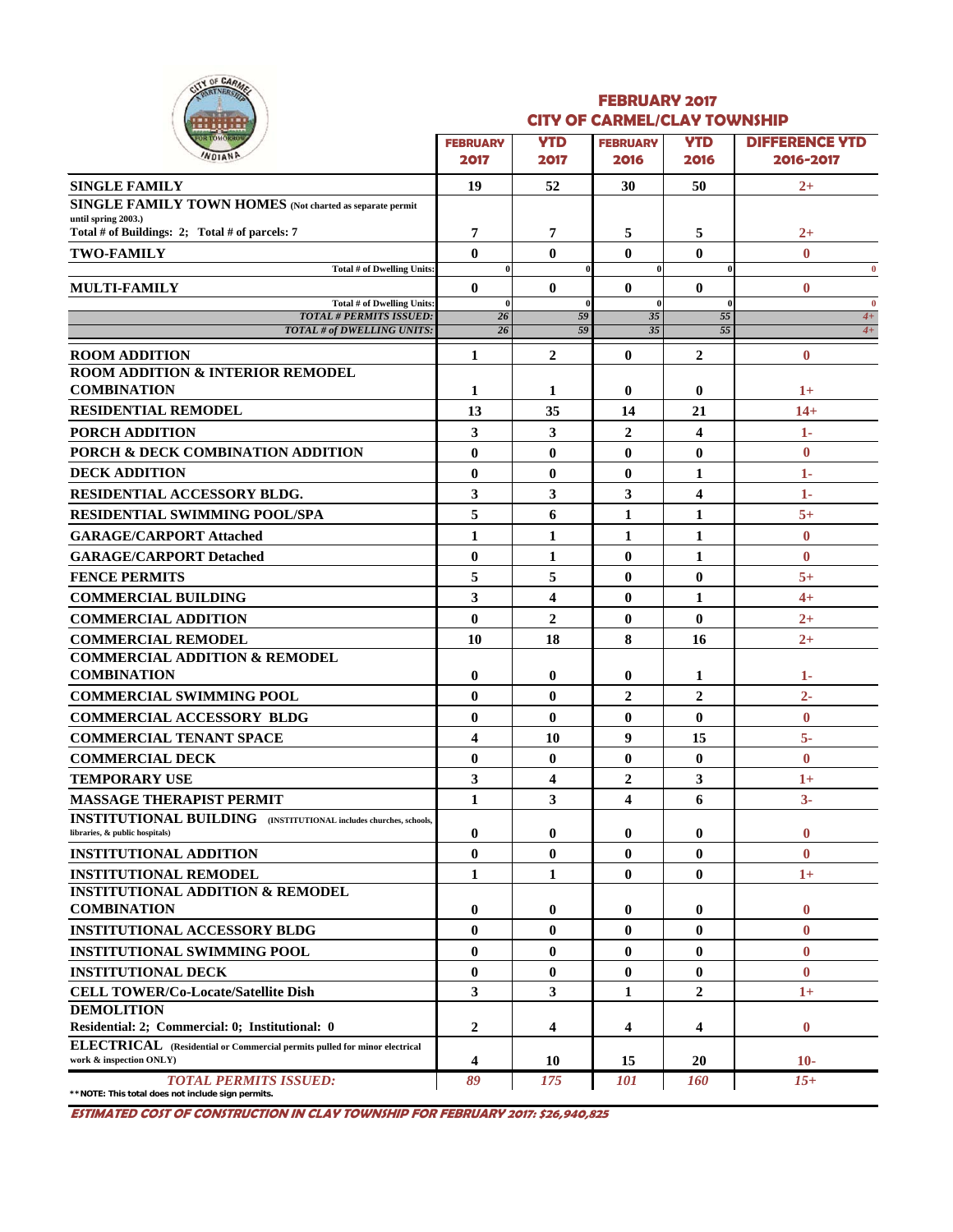# **D.O.C.S. BUILDING & SIGN ACTIVITY FEBRUARY 2017**

#### **COMMERCIAL, INSTITUTIONAL, & MULTI-FAMILY - NEW STRUCTURES, ACCESSORY BUILDINGS, ADDITIONS, TENANT FINISHES, REMODELS, POOLS, DECKS (Institutional includes churches, schools & libraries)**

**Type of Construction The Construction** *Type of Construction* **<b>***Total Permits Issued* 

## **PERMITS ISSUED**

| <b>COMMERCIAL NEW STRUCTURE:</b><br>• Monon & Main South Parking Garage, 51 3 <sup>rd</sup> Ave. SW<br>• Monon & Main South Retail, 211 W. Main St. |
|-----------------------------------------------------------------------------------------------------------------------------------------------------|
| • Penn Circle Outlot, 12411 Pennsylvania St.                                                                                                        |
| COMMERCIAL TENANT FINISH / REMODEL:<br>14                                                                                                           |
| • Regus 1097 Parkwood, 450 E. 96 <sup>th</sup> St. 5 <sup>th</sup> Floor                                                                            |
| • Tricor Automotive, 3003 E. 98 <sup>th</sup> St. #101                                                                                              |
| • VCA Companion Animal Hospital, 1445 Range Line Rd.                                                                                                |
| • Community Imaging, 11911 N. Meridian St.                                                                                                          |
| • Eceptacle, 1422 Keystone Way                                                                                                                      |
| • Big League Barber Shop, 301 E. Carmel Dr. #A700                                                                                                   |
| · Bub's Bakery, 12658 Shelborne Rd.                                                                                                                 |
| • Forefront Dermatology, 755 W. Carmel Dr.                                                                                                          |
| • Demising Wall, 1370 S. Range Line Rd.                                                                                                             |
| • Little Eyes Optometry, 1372 S. Range Line Rd.                                                                                                     |
| • Remco Products, 4735 W. 106 <sup>th</sup> St.                                                                                                     |
| • Autobase, 10201 N. Illinois St. #600                                                                                                              |
| • La Hacienda Mexican Restaurant, 12450 N. Meridian St.                                                                                             |
| • Brown & Brown, 11595 N. Meridian St. #250                                                                                                         |
|                                                                                                                                                     |
|                                                                                                                                                     |

**INSTITUTIONAL REMODEL:………..…………..………………………………………..…………….……...……………….….1**  ● **Carmel Fire Station #44,** 5032 E. Main St.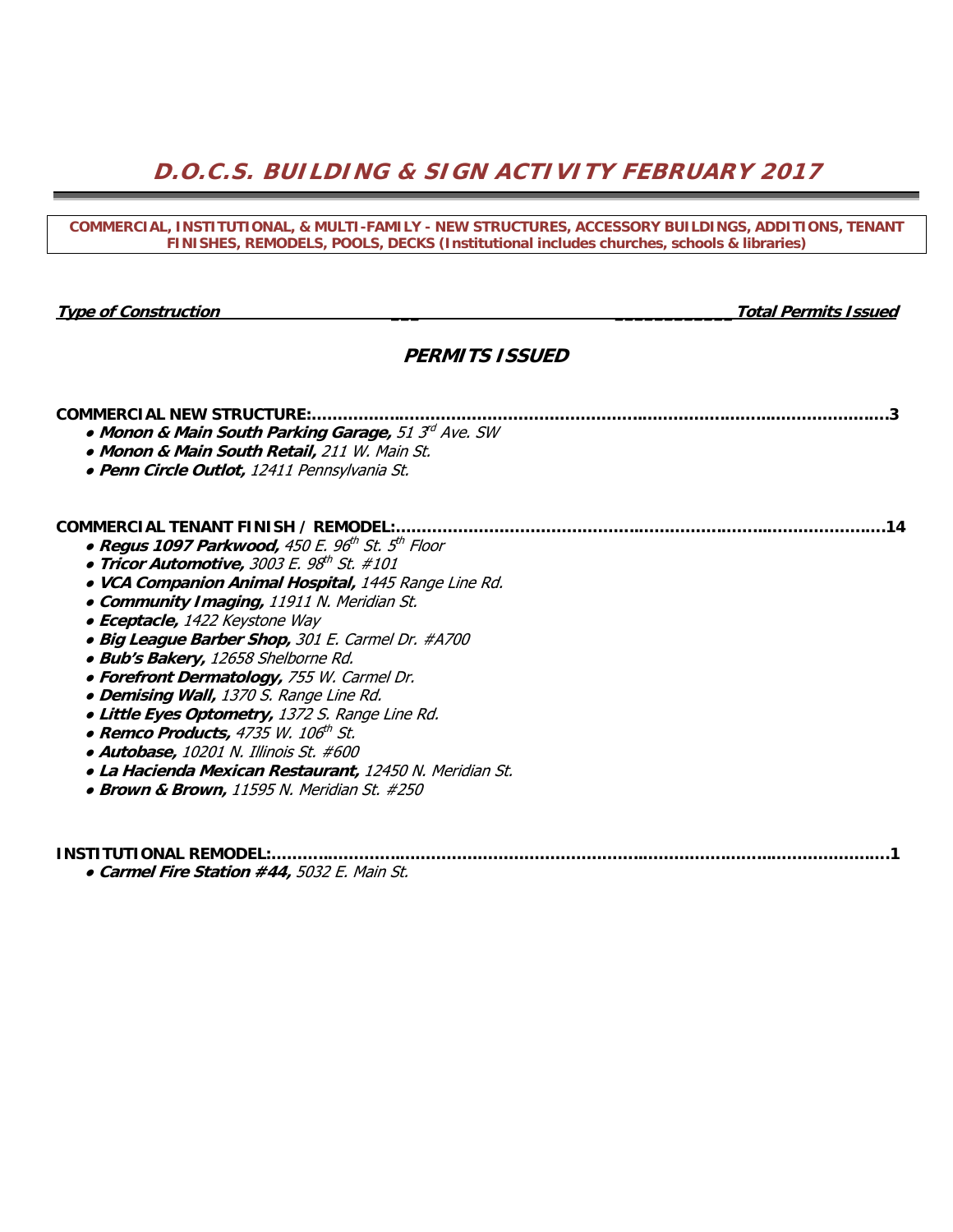## **COMMERCIAL CERTIFICATES OF OCCUPANCY ISSUED**

## **COMMERCIAL TENANT FINISH / REMODEL:.…..….…………………………………..…………..………………………….9**

- **LHD Bennett Advisors,** 250 W. 96th St. #350
- **Ferguson Enterprises New Stairway,** 200 S. Range Line Rd. #101-201
- **Domino's Pizza,** 1441 S. Guilford Ave. #110
- **A Cut Above,** 12955 Old Meridian St. #104
- **St. Vincent Carmel Internal Medicine,** 13420 N. Meridian St. #240
- **Ecepticle,** 1422 Keystone Way
- **Rejoyce Financial,** 5 Center Green #106
- Arrow Electronics, 3077 E. 98<sup>th</sup> St. #210
- **Quontic Bank,** 11595 N. Meridian St. #750

# **D.O.C.S. BUILDING & SIGN ACTIVITY FEBRUARY 2017**

|                                                                                                                                                                                                                                                                                        | <b>FEB 2017</b> | <b>FEB 2016</b> |
|----------------------------------------------------------------------------------------------------------------------------------------------------------------------------------------------------------------------------------------------------------------------------------------|-----------------|-----------------|
| <b>TOTAL BUILDING PERMITS ISSUED:</b> (EXCLUDING Water, Sewer, and Sign Permits)                                                                                                                                                                                                       | 89              | 101             |
| <b>TOTAL FENCE PERMITS ISSUED:</b>                                                                                                                                                                                                                                                     | 5               |                 |
| <b>TOTAL WATER &amp; SEWER PERMITS:</b>                                                                                                                                                                                                                                                | 26              | 34              |
| TOTAL SIGN PERMITS: (May not include signs approved for/with the issuance/guidelines of a Temporary Use permit)                                                                                                                                                                        | 29              | 32              |
| <b>BUILDING INSPECTIONS PERFORMED:</b>                                                                                                                                                                                                                                                 | 444             | 377             |
| (The # includes inspections by Urban Forestry; but does not include Carmel Fire Dept. or Code Enforcement inspections)<br><b>BUILDING PLAN REVIEWS:</b><br>(As of Feb. 2008: This # includes inspections plan reviews completed by the Building & Code staff for various permit types) | 84              | 84              |
| PUBLIC REQUEST FOR INFORMATION (RFI):                                                                                                                                                                                                                                                  | 21              | 62              |

# **D.O.C.S. NEWS AND NOTES FEBRUARY 2017**

- ● **DOCS now requires fence permits for all fences built in the City of Carmel. The permits are reviewed and issued through the Division of Building & Code Services.**
- **Nick Mishler attended a FEMA National Flood Insurance Program workshop in Indianapolis on February 9.**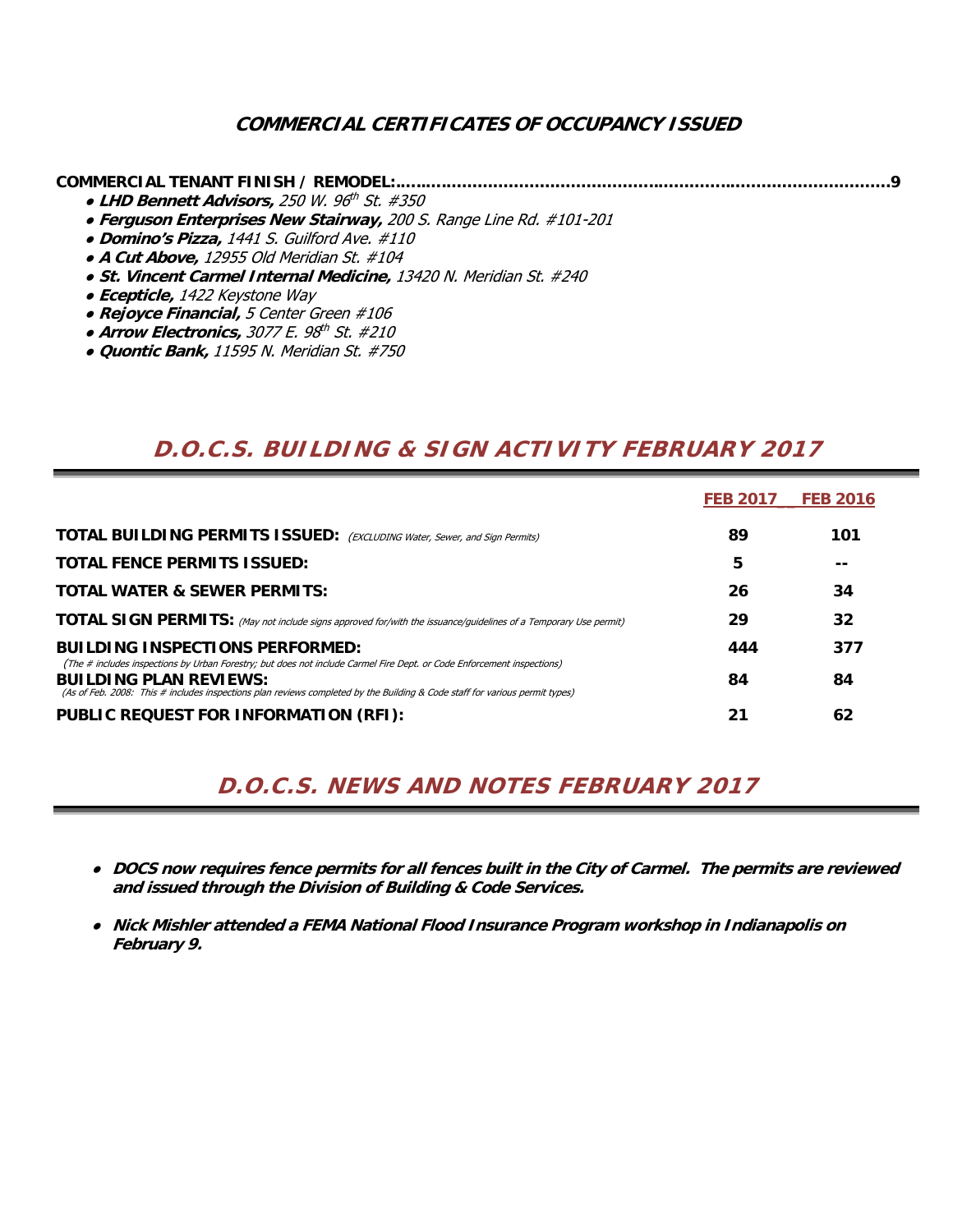# **D.O.C.S. CODE ENFORCEMENT ACTIVITY FEBRUARY 2017**

#### **CODE ENFORCEMENT TASK REPORT SUMMARY FOR FEBRUARY 2017**

| <b>COMPLAINTS RECEIVED</b><br>FMAIL<br>"MY CARMEL" APP<br><b>PHONE</b><br><b>REFERRAL</b><br><b>STAFF</b><br><b>WALK-IN</b> | <b>TOTAL:</b><br>16<br>5<br>11<br>15<br>0 | <b>INSPECTION STATISTICS</b><br><b>NEW CASES</b><br>INITIAL INSPECTIONS<br>ABATEMENT<br>INITIAL VIOLATION NOTICE<br><b>RE-INSPECTIONS</b><br><b>CLOSED CASES</b> |                                   | <b>TOTAL:</b><br>48<br>41<br>16<br>80<br>67 |
|-----------------------------------------------------------------------------------------------------------------------------|-------------------------------------------|------------------------------------------------------------------------------------------------------------------------------------------------------------------|-----------------------------------|---------------------------------------------|
| <b>INSPECTIONS BY AREA</b><br><b>NEW CASES</b><br>INITIAL INSPECTIONS<br><b>RE-INSPECTIONS</b><br><b>CLOSED CASES</b>       | <b>WEST</b><br>3<br>13<br>13              | <b>CENTRAL</b><br>36<br>31<br>46<br>33                                                                                                                           | <b>EAST</b><br>9<br>9<br>21<br>21 | <b>TOTAL:</b><br>48<br>41<br>80<br>67       |

### **CODE ENFORCEMENT MONTHLY REPORT FOR FEBRUARY 2017**

| <b>TYPE OF COMPLAINT/VIOLATION</b> | <b>NEW CASES</b> | <b>TYPE OF COMPLAINT/VIOLATION</b>  | <b>NEW CASES</b> |
|------------------------------------|------------------|-------------------------------------|------------------|
| <b>BUILDING CODE VIOLATIONS</b>    |                  | PROPERTY MAINTENANCE                | 5                |
| <b>COMMERCIAL VEHICLE</b>          |                  | RECREATIONAL VEHICLE                |                  |
| <b>DUMPSTER</b>                    | 0                | RIGHT-OF-WAY OBSTRUCTION            | 0                |
| <b>FARM ANIMALS</b>                | 0                | <b>SIDEWALK</b>                     | 0                |
| <b>FENCE VIOLATION</b>             |                  | <b>SIGNS</b>                        | 166              |
| <b>GRASS OR WEEDS</b>              | 0                | <b>TRASH/DEBRIS</b>                 |                  |
| <b>HOME OCCUPATION</b>             |                  | UNSAFE BUILDING                     | 9                |
| NOISE REGULATIONS                  |                  | VEHICLE ON DISPLAY, ON LAWN OR JUNK |                  |
| OPEN AND ABANDONED                 | 0                | ZONING USE VIOLATIONS               |                  |
| <b>OUTDOOR STORAGE</b>             |                  | <b>OTHER</b>                        | 13               |
| PARKING IN LAWN/GREENBELT          |                  | <b>TOTAL</b>                        | 211              |
|                                    |                  |                                     |                  |

#### **FORECLOSURE MONITORING SUMMARY FOR FEBRUARY 2017**

| COMPLAINTS RECEIVED      | <b>TOTAL:</b> |
|--------------------------|---------------|
| NEW CASES                | $\mathcal{L}$ |
| INITIAL INSPECTIONS      | $\mathcal{L}$ |
| ABATEMENT                |               |
| INITIAL VIOLATION NOTICE |               |
| RE-INSPECTIONS           | .59           |
| CLOSED CASES             | 3             |

| <b>FORECLOSURE STATISTICS</b> | <b>WEST</b> | <b>CENTRAL</b> | <b>EAST</b> | <b>TOTAL:</b> |
|-------------------------------|-------------|----------------|-------------|---------------|
| <b>NEW CASES</b>              |             |                |             |               |
| INITIAL INSPECTIONS           |             |                |             |               |
| RE-INSPECTIONS                | 10          | 23             | 26          | 59            |
| <b>CLOSED CASES</b>           |             |                |             |               |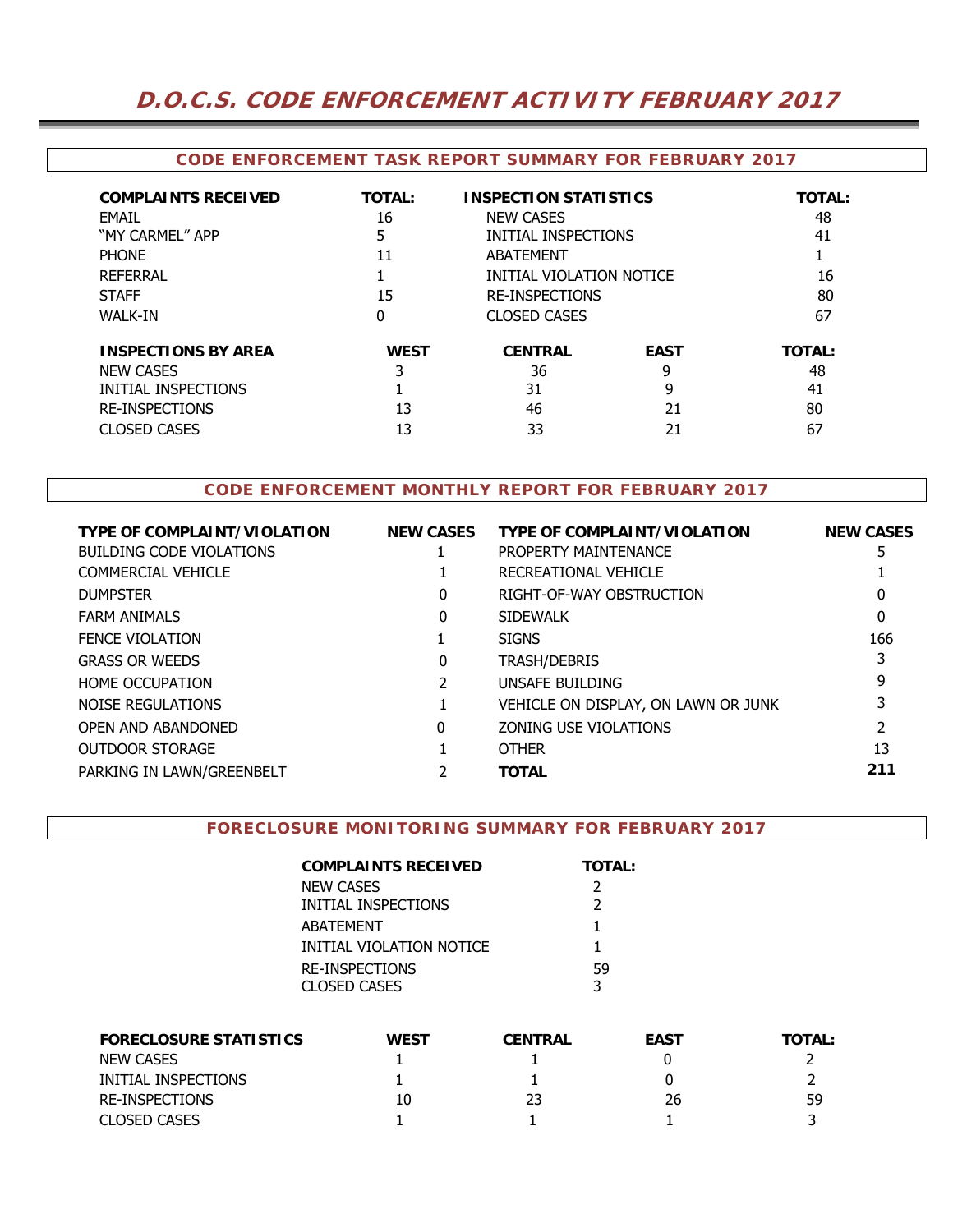### DEPARTMENT OF COMMUNITY SERVICES INCOME REPORT FEBRUARY 1-28, 2017



| <b>TRANSACTION TYPE:</b>                                                                                                                                                       | <b>TRANSACTIONS:</b> | <b>TRANSACTIONS:</b>           |
|--------------------------------------------------------------------------------------------------------------------------------------------------------------------------------|----------------------|--------------------------------|
| <b>BUILDING PERMITS:</b> [Building permits includes the fee for full Certificate of Occupancy (C/O) or Substantial<br>Completion (C.S.C.) that will be issued, when required.] | 67                   | \$<br>105,841.47               |
| <b>DEMOLITION PERMITS:</b>                                                                                                                                                     | 2                    | \$<br>563.00                   |
| ELECTRICAL PERMITS: (Separate electrical/meter inspections-no other work being done.)                                                                                          | 2                    | \$<br>192.00                   |
| <b>LATE FEES:</b>                                                                                                                                                              | 0                    | \$                             |
| <b>MASSAGE THERAPIST PERMITS/RENEWALS:</b>                                                                                                                                     | 1                    | \$<br>20.00                    |
| RE-INSPECTION, ADDITIONAL INSPECTION, AND/OR TEMPORARY C/O /<br>C.S.C. FEES:                                                                                                   | 39                   | \$<br>3,982.59                 |
| PLAN AMENDMENT: (COMMERCIAL/INSTITUTIONAL)                                                                                                                                     | 1                    | \$<br>335.00                   |
| PLAN AMENDMENT: (RESIDENTIAL)                                                                                                                                                  | 0                    | \$                             |
| <b>SPECIAL EVENT PERMITS:</b>                                                                                                                                                  | 0                    | \$                             |
| TEMPORARY USE PERMITS/EXTENSIONS:                                                                                                                                              | $\overline{2}$       | \$<br>670.00                   |
| <b>APPEALS:</b>                                                                                                                                                                | 0                    | \$                             |
| <b>DUPLICATE PLACARDS:</b>                                                                                                                                                     | 6                    | \$<br>111.00                   |
| <b>FENCE PERMITS:</b>                                                                                                                                                          | 4                    | \$<br>200.00                   |
| ADLS:                                                                                                                                                                          | 3                    | \$<br>15,656.50                |
| <b>ADLS AMENDMENT:</b>                                                                                                                                                         | 0                    | \$                             |
| <b>COMMITMENT AMENDMENT:</b>                                                                                                                                                   | 0                    | \$                             |
| <b>DEVELOPMENT PLAN:</b>                                                                                                                                                       | 0                    | \$                             |
| <b>DEVELOPMENT PLAN AMENDMENT:</b>                                                                                                                                             | 1                    | \$<br>1,880.98                 |
| <b>HPR REVIEW:</b>                                                                                                                                                             | 0                    | \$                             |
| <b>ORDINANCE AMENDMENT:</b>                                                                                                                                                    | 0                    | \$                             |
| <b>PLAT VACATE:</b>                                                                                                                                                            | 0                    | \$                             |
| <b>PRIMARY PLAT:</b>                                                                                                                                                           | 1                    | \$<br>1,550.50                 |
| <b>PRIMARY PLAT AMENDMENT:</b>                                                                                                                                                 | 0                    | \$                             |
| <b>PUD ORDINANCES:</b>                                                                                                                                                         | 1                    | \$<br>4,496.00                 |
| <b>REZONE:</b>                                                                                                                                                                 | 0                    | \$                             |
| <b>SDR SITE PLAN REVIEW:</b>                                                                                                                                                   | $\overline{2}$       | \$<br>330.00                   |
| <b>SECONDARY PLAT/REPLAT:</b>                                                                                                                                                  | 4                    | \$<br>19,667.00                |
| <b>SUBDIVISION WAIVER:</b>                                                                                                                                                     | 0                    | \$                             |
| <b>MISC. ZONING WAIVER:</b>                                                                                                                                                    | 2                    | \$<br>200.00                   |
| DEVELOPMENT STANDARDS VARIANCE:                                                                                                                                                | 1                    | \$<br>4,449.00                 |
| <b>HEARING OFFICER REVIEW:</b>                                                                                                                                                 | 3                    | \$<br>1,038.00                 |
| <b>SPECIAL EXCEPTION VARIANCE:</b>                                                                                                                                             | $\Omega$             | \$<br>$\overline{\phantom{a}}$ |
| <b>SPECIAL USES: (Includes Special Use Amendments)</b>                                                                                                                         | 0                    | \$<br>۰                        |
| <b>APPEALS:</b>                                                                                                                                                                | 0                    | \$                             |
| <b>USE VARIANCE:</b>                                                                                                                                                           | 2                    | \$<br>3,474.00                 |
| <b>SIGN PERMITS:</b>                                                                                                                                                           | 13                   | \$<br>4,468.96                 |
| <b>ZONING DETAILS/LETTER:</b>                                                                                                                                                  | 0                    | \$                             |
| PARK & RECREATION IMPACT FEE: (PRIF)                                                                                                                                           | 24                   | \$<br>53,616.00                |
| TOTALS:                                                                                                                                                                        |                      |                                |
| <b>GENERAL FUND #101:</b>                                                                                                                                                      |                      | \$<br>169,126.00               |
| PRIF ACCOUNT # 106:                                                                                                                                                            |                      | \$<br>53,616.00                |
| <b>UTILITY FEES: (Sewer/Water permits)</b>                                                                                                                                     |                      | \$<br>80,516.00                |
| <b>TOTAL DEPOSIT:</b>                                                                                                                                                          |                      | \$<br>303,258.00               |
| Last Month's General Fund Deposit:                                                                                                                                             |                      | \$<br>117,414.03               |
| <b>Last Month's Total Deposit:</b>                                                                                                                                             |                      | \$<br>266,725.03               |

**NOTE: Receipts were deposited for 20 business days this month.**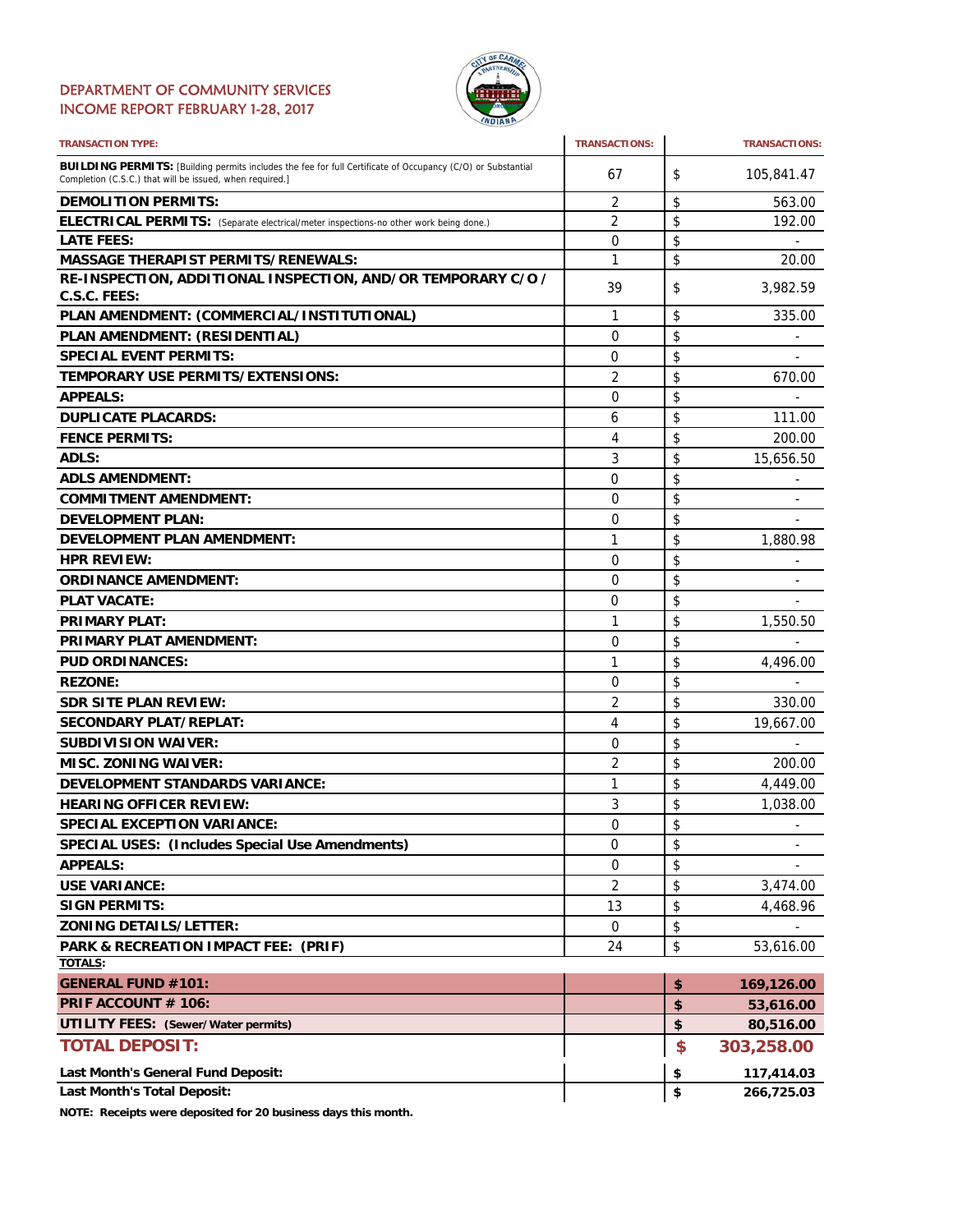## **City of Carmel Monthly Permits Issued Page 1**

| Issue<br>Date | Status | Permit<br><b>NO</b> | Subdiv Name                                 | <b>Property Address</b>     | Permit Type Description               | Estimated<br>Cost of<br>Construction | Sq Ft    | <b>Contractor Name</b>                       | <b>Contractor Address</b>         | Cont.City          | Cont.<br>State | Con<br>Zip   | Cont.Phone             | Propety Owner (as listed<br>per applicant) | Owner Adrs                    | Owner City          | Owner<br>State | Owne<br>Zip |
|---------------|--------|---------------------|---------------------------------------------|-----------------------------|---------------------------------------|--------------------------------------|----------|----------------------------------------------|-----------------------------------|--------------------|----------------|--------------|------------------------|--------------------------------------------|-------------------------------|---------------------|----------------|-------------|
| 02/01/17      |        | 17010092            | WESTMONT                                    | 13774 PINTO DR              | RESIDENTIAL SINGLE FAMILY DWELLING    | \$334,079                            | 5,124    | M/I HOMES                                    | 3500 KEYSTONE CROSSING            | <b>VDIANAPOLI</b>  |                |              | (317) 255-9900         | M/I HOMES                                  | <b>8500 KEYSTONE CROSSING</b> | NDIANAPOLIS         |                | 46240       |
|               |        | 17010106            | <b>BONBAR AT MONON LAKE</b>                 | 10139 SOLACE LN             | RESIDENTIAL SINGLE FAMILY DWELLING    | \$380.572                            | 5.056    | <b>VI HOMES</b>                              | 3500 KEYSTONE CROSSING            | <b>NDIANAPOLIS</b> |                | 46240        | (317) 255-9900         | M/I HOMES                                  | 500 KEYSTONE CROSSING STE 590 | <b>INDIANAPOLIS</b> |                | 46240       |
|               |        | 17010117            | THE PRESERVE AT BEAR CREEK                  | 14219 KODIAK DR             | <b>RESIDENTIAL REMODEL</b>            | \$20,000                             | 1.400    | . FENG                                       | 4219 KODIAK DR                    | <b>ARMEL</b>       |                | 6074         |                        | I. FENG                                    | 4219 KODIAK DR                | ARMEL               |                | 46074       |
|               |        | 17010126            | WOODS AT SHELBORNE. THE                     | 3338 SHELBORNE WOODS PKWY   | RESIDENTIAL SINGLE FAMILY DWELLING    | \$675,000                            | 7.280    | ULTE HOMES OF INDIANA                        | 1590 N MERIDIAN ST #530           | CARMEL             |                | 16032        | (317) 575-2350         | PULTE HOMES                                | 1590 MERIDIAN ST N #530       | ARMEI:              |                | 46032       |
| 02/02/17      |        | 17010142            | RIDGE AT THE LEGACY, THE                    | 14424 ARNETT DR             | RESIDENTIAL SINGLE FAMILY DWELLING    | \$300,000                            | 5.958    | CALATLANTIC HOMES OF INDIANA                 | 0025 NORTH RIVER RD, SUITE 100    | NDIANAPOLI         |                | 46240        | (317) 846-2783         | CALATLANTIC HOMES OF INDIANA INC           | 025 NORTH RIVER RD, SUITE 100 | <b>INDIANAPOLIS</b> |                | 46240       |
|               |        | 17010144            | RIDGE AT THE LEGACY. THE                    | 14483 ARNETT DR             | RESIDENTIAL SINGLE FAMILY DWELLING    | \$300,000                            | 5.618    | CALATLANTIC HOMES OF INDIANA                 | 025 NORTH RIVER RD, SUITE 100     | <b>NDIANAPOLIS</b> |                | 46240        | (317) 846-2783         | CALATLANTIC HOMES OF INDIANA INC           | 25 NORTH RIVER RD, SUITE 100  | <b>NDIANAPOLIS</b>  |                | 46240       |
| 02/03/17      |        | 17010124            |                                             | 5484 E 126 ST - CELL TOWER  | COMMERCIAL CELL TOWER                 | \$10,000                             | -6       | <b>OVERLAND CONTRACTING</b>                  | 605 CORAOPOLIS HEIGHTS RD         | <b>CORAOPOLIS</b>  |                | 5108         | (612) 244-8870         | <b>CROWN CASTLE</b>                        | 2000 CORPORATE DR             | CANONSBURG          |                | 15317       |
|               |        | 17010134            | <b>AVIAN GLEN</b>                           | 14268 AVIAN WAY             | RESIDENTIAL PORCH ADDITION            | \$82,440                             | 750      | CASE DESIGN/REMODELING                       | 99 E CARMEL DR., STE 100          | CARMEL             |                | \$6032       | (317) 846-2600         | PAQUETTE, BRIAN & ROCHELLE                 | 4268 AVIAN WAY                | CARMEL              |                | 46033       |
|               |        | 17010135            | <b>SPRINGMILL STREAMS</b>                   | 12936 BRIGHTON CT           | RESIDENTIAL PORCH ADDITION            | \$111,765                            | 430      | CASE DESIGN/REMODELING                       | 99 E CARMEL DR., STE 100          | ARMEL              |                | <b>CENAI</b> | (317) 846-2600         | PEARSON, RICH & BEVERLY                    | 2936 BRIGHTON COURT           | ARMEL               |                | 46032       |
|               |        | 17010136            | <b>BROOKSHIRE</b>                           | <b>4625 BUCKINGHAM CT</b>   | RESIDENTIAL PORCH ADDITION            | \$47,288                             | 270      | CASE DESIGN/REMODELING                       | 99 E CARMEL DR., STE 100          | CARMEL             |                | <b>CENAI</b> | (317) 846-2600         | STIMAC, RANDALI                            | <b>1625 BUCKINGHAM CT</b>     | <b>CARMEL</b>       |                | 46033       |
|               |        | 17010140            |                                             | 5032 E MAIN ST              | <b>INSTITUTIONAL REMODEL</b>          | \$250,000                            | 2.538    | <b>ITY OF CARMEL</b>                         | <b>CIVIC SQUARE</b>               | CARMEL             |                | 6032         |                        | CITY OF CARMEL FIRE STATION #44            | 5032 E MAIN ST.               | <b>ARMFI</b>        |                | 46033       |
|               |        | 17020002            | LAURELWOOD                                  | 1091 LAURELWOOD             | RESIDENTIAL SINGLE FAMILY DWELLING    | \$1,350,000                          | 13.060   | JOHN FATON HOMES                             | 1101 CENTRAL AVE                  | <b>NDIANAPOLI</b>  |                | 46202        | (317) 602-7220         | SMITH, ANTHONY & GEORGETTE                 | 1091 LAURELWOOD DE            | ARMEI               |                | 46032       |
|               |        | 17020005            | <b>COLLEGE MEADOWS</b>                      | 1121 RUTHERWOOD CT          | <b>RESIDENTIAL REMODEL</b>            | \$30,000                             | 1.350    | REFORMATION ELECTRIC                         | 501 OAK BLVD S DR                 | <b>SREENFIELD</b>  |                |              | 46140 (317) 643-1952   | MARSHALL, KYLE                             | 121 RUTHERWOOD CT             | <b>INDIANAPOLIS</b> |                | 46280       |
| 02/07/17      |        | 1701012             | PARKWOOD CROSSING                           | 450 96TH ST E 5TH FLOOR     | COMMERCIAL TENANT FINISH              | \$150,100                            | 2.161    | <b>CAPITOL CONSTRUCTION SERVICE</b>          | 11051 VILLAGE SQUARE LN           | <b>ISHERS</b>      |                | 86034        | (317) 574-5488         | DUKE WEEKS REALTY LP                       | 600 E 96TH ST                 | NDIANAPOLIS         |                | 46240       |
|               |        | 17010133            | LAKES AT TOWNE ROAD. THE                    | 2485 ALEXANDRA DR           | RESIDENTIAL SINGLE FAMILY DWELLING    | \$330,290                            | 6.697    | <b>ISCHER HOMES</b>                          | 602 F. 75TH ST STF 400            | NDIANAPOLIS        |                | 16250        | (317) 348-2500         | <b>FISCHER HOMES</b>                       | 6602 E. 75TH ST STE 400       | <b>NDIANAPOLIS</b>  |                | 46250       |
|               |        | 17020027            | <b>NEWARK</b>                               | 910 OSWEGO RD               | ELECTRICAL PERMIT/INSPECTION          | \$0                                  | $\Omega$ | <b>LLISON ELECTRIC INC.</b>                  | 918 DECLARATION DR                | <b>SREENFIELD</b>  |                | 46140        | (317) 462-6787         | <b>ENDRES, DON</b>                         | 10 OSWEGO RD                  | <b>ARMEL</b>        |                | 46032       |
| 02/08/17      |        | 1701000             | <b>SPRING RUN ESTATES</b>                   | 10905 CROOKED STICK LN      | <b>RESIDENTIAL REMODEL</b>            | \$250,000                            | 4 1 0 1  | <b>CUSTOM LIVING INC</b>                     | 5335 WINTHROP AVE                 | <b>NDIANAPOLIS</b> |                | 16220        | (317) 626-7393         | BOVE, SCOTT & ALY                          | 0905 CROOKED STICK LANE       | ARMFI:              |                | 46032       |
|               |        | 17010085            |                                             | SELF OWNED BUSINESS         | MASSAGE THERAPIST PERMIT              | \$0                                  |          | PLUMMER EMM/                                 | 423 AR LES DR                     | NOBLESVILLI        |                | 06064        | (317) 775-1801         | SELF OWNED BUSINESS                        | WORK DONE IN CLIENTS HOMES    | <b>ARMEL</b>        |                | 46032       |
|               |        | 17010139            |                                             | 3003 E 98 ST #101           | <b>COMMERCIAL REMODE</b>              | \$86,000                             | 5,620    | EQUITEAM, LLC                                | 70 E 91ST ST #201                 | NDIANAPOLI:        |                | 46240        | (317) 816-1230         | <b>CUSHMAN AND WAKEFIELD</b>               | 6081 E 82ND ST #100           | <b>INDIANAPOLIS</b> |                | 46240       |
|               |        | 17010145            |                                             | 1445 RANGE LINE RD          | <b>COMMERCIAL REMODEL</b>             | \$146,000                            | 2.080    | MACDOUGALL PIERCE CONSTRUC                   | 12720 FORD DR                     | <b>ISHERS</b>      |                | 88031        | (317) 596-6371         | <b>/CA COMPANION ANIMAL HOSPITAL</b>       | 445 S RANGELINE RD            | CARMEL              |                | 46032       |
|               |        | 17020010            | <b>OVERBROOK FARMS</b>                      | 3670 W 141ST ST             | RESIDENTIAL SWIMMING POOL             | \$123,000                            | 2.600    | BLUE HAVEN POOLS OF INDIANA                  | 795 WEST 375 SOUTH                | EBANON             |                | 46052        | (317) 209-1400         | <b>EVON, PAUL</b>                          | 8670 W 141ST ST               | CARMEL              |                | 46074       |
|               |        | 17020011            |                                             | 269 PROVIDENCE BLVD         | RESIDENTIAL REMODE                    | \$10,317                             | 170      | BELFOR USA GROUP. INC.                       | 205 MORENCLTRAIL                  | <b>NDIANAPOLIS</b> |                | 82681        | (317) 297-3443         | <b>BUCKINGHAM MANAGEMENT</b>               | 41 MERIDIAN ST N              | NDIANAPOLIS         |                | 46204       |
|               |        | 17020012            |                                             | 12411 PENNSYLVANIA ST       | TEMPORARY USE CONSTRUCTION FACILITY   | \$0                                  | $\Omega$ | <b>HIEL SEXTON CO</b>                        | 902 N CAPITOL AVE                 | <b>NDIANAPOLIS</b> |                | 16204        | (317) 423-6000         | <b>CLAYZUK HOLDINGS</b>                    | 2411 PENNSYLVANIA ST          | CARMEL              |                | 46032       |
| 02/09/17      |        | 17020004            |                                             | 11911 N MERIDIAN ST         | <b>COMMERCIAL REMODEI</b>             | \$18,000                             | 1.000    | LDERSON COMMERCIAL GROUP I                   | 425 W SOUTH ST #100               | <b>NDIANAPOLI</b>  |                | 46225        | (317) 889-3800         | MERIDIAN MILE ASSOCIATES                   | 11711 PENNSYLVANIA ST N       | CARMEL              |                | 46032       |
|               |        | 17020006            |                                             | 1422 KEYSTONE WAY           | <b>COMMERCIAL TENANT FINISH</b>       | \$800                                | 200      | MERIDA, VIC                                  | 8115 MEADOW LANE                  | <b>NDIANAPOLIS</b> |                | 46227        | (317) 339-9807         | <b>IFNKINS GRAN</b>                        | <b>1363 CLAY SPRING DR</b>    | CARMEL              |                | 46032       |
|               |        | 17020007            | CARMEL OFFICE COURT                         | 301 E CARMEL DR # A700      | COMMERCIAL REMODE                     | \$9,601                              | 1.200    | CROACH, MARCUS                               | 1246 AVALON CII                   | <b>SREENWOOD</b>   |                | 46142        | (317) 550-9911         | ASKRI, SAID                                | 301 E CARMEL DF               | CARMEL              |                | 46032       |
|               |        | 17020008            | <b>OVERBROOK FARMS</b>                      | 3839 PELHAM RD              | <b>RESIDENTIAL REMODEL</b>            | \$62,043                             | 1.509    | CMH BUILDERS INC                             | 8847 COMMERCE PARK PLACE          | NDIANAPOLIS        |                | 46268        | (317) 714-6536         | TATE, PATRICK                              | 3839 PELHAM RD                | <b>CARMEL</b>       |                | 46074       |
|               |        | 17020015            | <b>LAKEWOOD GARDENS</b>                     | 2850 N LAKEWOOD DR          | RESIDENTIAL REMODEL                   | \$30,000                             | 516      | COLINS, MIKE                                 | 4712 W VERMONT ST                 | NDIANAPOLIS        |                | 16222        |                        | ROWELL, ED                                 | 2850 LAKEWOOD DR N            | <b>INDIANAPOLIS</b> |                | 46280       |
|               |        | 17020029            | THE PRESERVE AT BEAR CREEK                  | 4489 EVERGREEN TRAIL        | RESIDENTIAL SINGLE FAMILY DWELLING    | \$388,000                            | 6.211    | PULTE HOMES OF INDIANA                       | 1590 N MERIDIAN ST #530           | ARMEL              |                | 16032        | (317) 575-2350         | PULTE HOMES                                | 1590 MERIDIAN ST N #530       | ARMEI               |                | 46032       |
|               |        | 17020039            |                                             | 0 WATERBRIDGE DR            | <b>DEMOLITION</b>                     | \$0                                  | $\Omega$ | PAUL SHOOPMAN                                | 12080 ABNEY RUN DR                | ZIONSVILLE         |                | 16077        |                        | SHOOPMAN, PAUL & SHELLEY                   | 1731 COLD CREEK CT            | <b>ZIONSVILLE</b>   |                | 46077       |
| 02/10/17      |        | 16110085            |                                             | 12658 SHELBORNE RD          | <b>COMMERCIAL REMODEL</b>             | \$20,000                             | 420      | NGCON, LLC                                   | <b>16809 BURKET CT</b>            | VESTFIELD          |                | 16074        |                        | <b>FREY, MATT</b>                          | 2658 SHELBORNE RD             | CARMEL              |                | 46032       |
|               |        | 17020013            |                                             | 7220 CHERRY CREEK BLVD      | RESIDENTIAL TOWNHOME                  | \$205,000                            | 2.208    | PYATT BUILDERS                               | 168 W CARMEL DR                   | CARMEL             |                | <b>SPORA</b> | (317) 937-9223         | PM DEVELOPMENT HOLDINGS                    | 68 W CARMEL DR                | <b>CARMEL</b>       |                | 46032       |
|               |        | 1702001             |                                             | 7218 CHERRY CREEK BLVD      | <b>RESIDENTIAL TOWNHOME</b>           | \$230,000                            | 3.060    | <b>PYATT BUILDERS</b>                        | 168 W CARMEL DR                   | CARMEL             |                | 16033        | (317) 937-9223         | PM DEVELOPMENT HOLDINGS                    | <b>68 W CARMEL DF</b>         | CARMEL              |                | 46032       |
|               |        | 17020034            | THE MEADOWS AT THE LEGACY                   | 6964 JOHN DICKINSON DR      | RESIDENTIAL SINGLE FAMILY DWELLING    | \$300,000                            | 5.455    | CALATLANTIC HOMES OF INDIANA                 | 9025 NORTH RIVER RD, SUITE 100    | <b>NDIANAPOLI</b>  |                | 46240        | (317) 846-2783         | CALATLANTIC HOMES OF INDIANA INC           | 025 NORTH RIVER RD, SUITE 100 | <b>INDIANAPOLIS</b> |                | 46240       |
|               |        | 17020043            | 3 OVERLOOK AT THE LEGACY                    | 0 RIVER ROAD                | TEMPORARY USE SALES OFFICE            | \$0                                  | $\Omega$ | PYATT BUILDERS                               | <b>168 W CARMEL DR</b>            | ARMEL              |                | 8033         | (317) 937-9223         | FALCON NEST II LLC                         | 356 BEVERLY RD STE 300        | <b>ACLEAN</b>       |                | 22101       |
| 02/13/17      |        | 11040065            |                                             | 5484 E 126 ST               | COMMERCIAL CELL TOWER                 | \$10,000                             | 100      | <b>AT&amp;T MOBILITY</b>                     | 900 96TH ST, E #500               | <b>NDIANAPOLIS</b> |                | 46240        | (317) 491-0561         | CROWN CASTLE                               | 3077 98TH ST E. #230          | NDIANAPOLIS         |                | 46280       |
|               |        | 17010078            |                                             | 2525-B W 141ST ST           | COMMERCIAL CELL TOWER                 | \$10,000                             | 100      | OVERLAND CONTRACTING                         | <b>1605 CORAOPOLIS HEIGHTS RD</b> | CORAOPOLIS         |                | 5108         | (612) 244-8870         | AMERICAN TOWER CORF                        | 0 PRESIDENTIAL WAY            | WOBURN              |                | 01801       |
|               |        | 17010116            | <b>BROOKSHIRE</b>                           | 11816 YORKSHIRE LN          | <b>RESIDENTIAL REMODE</b>             | \$56,000                             | 680      | <b>GDS CONSTRUCTION INC</b>                  | 6431 WINONA DR                    | <b>NDIANAPOLI</b>  |                | 46236        | (317) 823-4009         | <b>BITTINGER, CHRIS</b>                    | 11816 YORKSHIRE LAN           | CARMEL              |                | 46033       |
|               |        | 17020009            | CARMEL SCIENCE AND TECHNOLO 755 W CARMEL DR |                             | <b>COMMERCIAL REMODEL</b>             | \$140,000                            | 2.697    | <b>BLAZE CONSTRUCTION</b>                    | 10411 N COLLEGE AVE               | <b>NDIANAPOLI</b>  |                | 46280        | (317) 580-1008         | <b>KIRBY REAL ESTATE</b>                   | 298 W CARMEL DR               | <b>CARMEL</b>       |                | 46032       |
|               |        | 17020013            | <b>FOSTER ESTATES</b>                       | 14544 ALLISON DR            | <b>RESIDENTIAL REMODEL</b>            | \$7,000                              | 15       | PEITRANCZYK, MICHAEL J                       | 4544 ALLISON DR                   | CARMEL             |                |              |                        | PEITRANCZYK, MICHAEL J                     | 14544 ALLISON DR              | CARMEL              |                | 46033       |
|               |        | 17020050            | WOODLANDS, THE                              | 10815 E LAKESHORE DR        | FENCE PERMIT/INSPECTION               | \$0                                  | $\Omega$ | TOP NOTCH FENCE                              | 185 N WEST STREET                 | BARGERSVILLE IN    |                |              | 46106 (317) 422-8877   | HOCHSTETLER, SHAWN                         | 0815 E LAKESHORE DR           | CARMEL              |                | 46033       |
| 02/14/17      |        | 17020003            | ROLLING MEADOWS                             | 117 ROLLING HILL DR         | RESIDENTIAL ATTACHED GARAGE OR CARPOR | \$7,000                              | 1,028    | <b>BJH CONTRACTING</b>                       | PO BOX 2329                       | <b>NDIANAPOLIS</b> |                | 46206        | (317) 489-5701         | <b>TESZLER, NATALI</b>                     | 17 ROLLING HILL DR            | CARMEL              |                | 46032       |
|               |        | 17020026            |                                             | 0 WATERBRIDGE DR            | RESIDENTIAL ACCESSORY STRUCTURE       | \$15,000                             | 420      | PAUL SHOOPMAN HOME BLDG GR                   | 11731 COLD CREEK CT               | <b>ZIONSVILLE</b>  |                | 16077        | (317) 733-9810         | SHOOPMAN, PAUL & SHELLEY                   | 1731 COLD CREEK CT            | <b>ZIONSVILLE</b>   |                | 46077       |
|               |        | 17020061            | <b>GRADLE INDUSTRIAL PARK</b>               | 377 W CARMEL DR             | ELECTRICAL PERMIT/INSPECTION          | \$0                                  | $\Omega$ | ATTYN, NEAL                                  | 377 W CARMEL DR                   | CARMEL             |                |              |                        | <b>GBY LLC</b>                             | 377 CARMEL DR W               | <b>ARMEL</b>        |                | 46032       |
| 02/15/17      |        | 1702003             | THE MEADOWS AT THE LEGACY                   | 7021 ALICE PAUL LN          | RESIDENTIAL SINGLE FAMILY DWELLING    | \$280,000                            | 4 4 7 5  | ALATLANTIC HOMES OF INDIANA                  | 025 NORTH RIVER RD, SUITE 100     | <b>NDIANAPOL</b>   |                | 46240        | (317) 846-2783         | CALATLANTIC HOMES OF INDIANA INC           | 025 NORTH RIVER RD, SUITE 100 | NDIANAPOLIS         |                | 46240       |
| 02/16/17      |        | 17020030            |                                             | 1370 S RANGE LINE RD        | COMMERCIAL REMODEL                    | \$60,000                             | 4.725    | MATTINGLY CORPORATION. THE                   | 0150 LANTERN RD #100              | <b>ISHERS</b>      |                | 46037        | (317) 577-8800         | KITE REALTY GROUP                          | 30 S MERIDIAN ST #1100        | NDIANAPOLIS         |                | 46204       |
|               |        | 17020065            | C W WIEDLER'S                               | 660 2ND AVE NE              | FENCE PERMIT/INSPECTION               | \$0                                  | $\Omega$ | BULLSEYE FENCE DESIGN INC.                   | PO BOX 941                        | NOBLESVILLE        |                |              | 46061-0 (317) 774-0197 | CLANCEY, KEVIN R & CAROL A                 | 660 2ND AVE NE                | CARMEL              |                | 46032       |
| 02/17/17      |        | 17010112            |                                             | 4735 W 106 ST               | <b>COMMERCIAL REMODEL</b>             | \$290,000                            | 3.625    | <b>HEARN CONSTRUCTION</b>                    | 816 MILLBROOK LN                  | OKOMO:             |                | 46901        | 765) 452-2669          | REMCO PRODUCTS INC                         | 4735 W 106TH ST               | ZIONSVILLE          |                | 46077       |
|               |        |                     |                                             | 88<br><b>Total Permits:</b> |                                       |                                      |          | <b>Total Estimated Cost of Construction:</b> | \$26,940,825.00                   |                    |                |              | Total Sq.Ft.:          | 344,929                                    |                               |                     |                |             |

**Status(Stat Column) codes mean: O=Open/incomplete; C=Closed/completed (includes completed permits where C/O's are not issued-like demolition or separate electrical permits); E=Expired-project may or may not have been completed, but no inspections have been scheduled. V=VOID-Permit voided.**